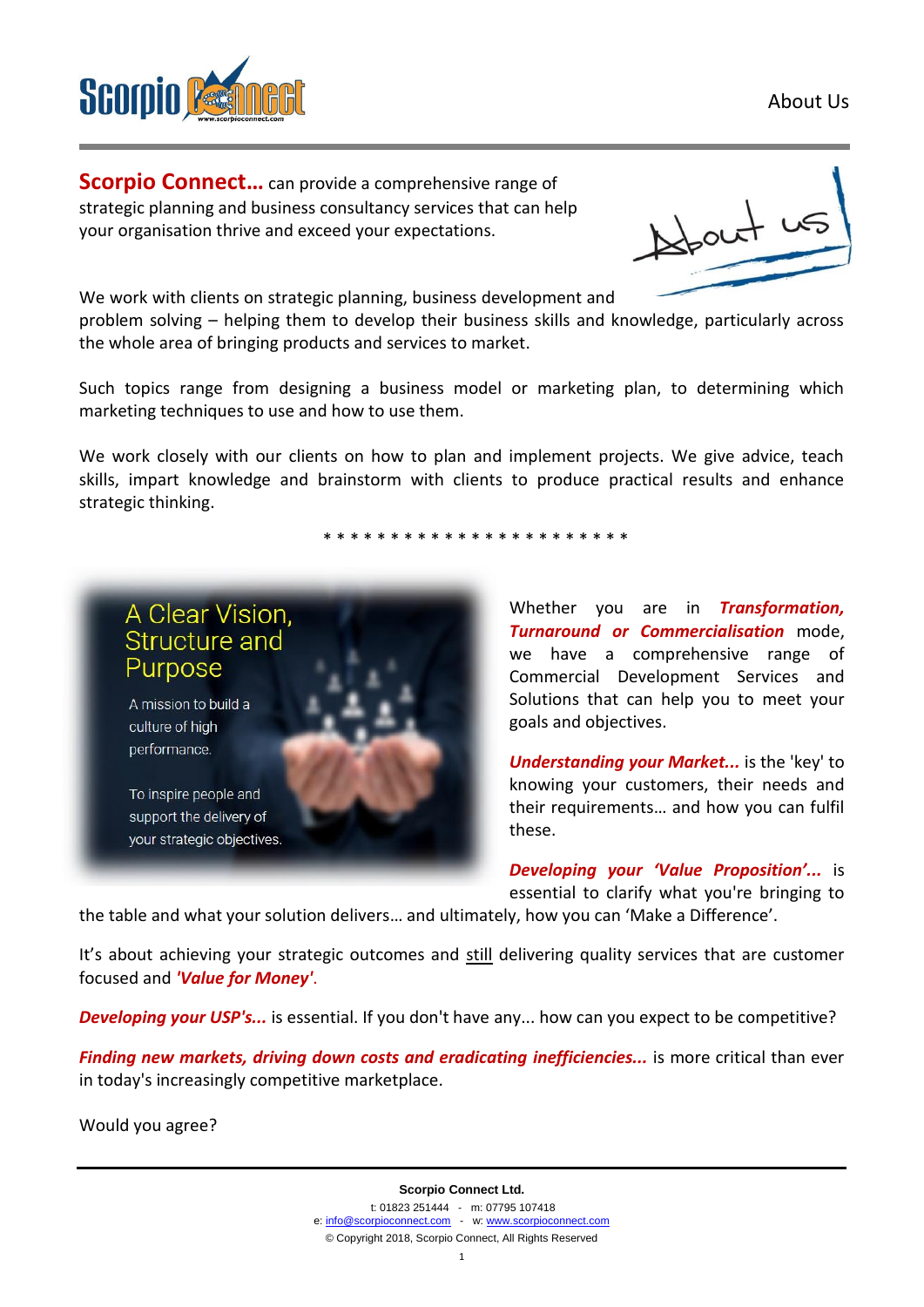

business...

If you want to successfully develop and expand your

Your strategy should have one fundamental goal...

To help your customers... exceed their expectations



**Any successful Commercial Business Strategy must be focused around one principal entity –** *your customers!*

*Developing project plans, implementing programme and 'change' strategies and keeping everything 'on track'...* is essential to achieving target goals and timescale objectives.

#### **How can we help?**

With our extensive experience in the field of business operations, our services include:

- Management Consultancy
- Transformation & Digital Strategy
- Strategic Business Planning & Development
- Business Operations
- Sales and Marketing
- Communications Strategies
- Performance Measurement
- Project Management
- Change Management
- Leadership Development and Line Management
- Relationship Management
- IT Planning
- Resource Planning

#### **Business Strategy**

Regardless of your size, every business needs a plan - a strategy that defines your vision, your goals and objectives and how you are going to reach them. But having a business strategy will allow you to take your business to the next level.

Does a business strategy have to be complicated? Not at all! Some business plans can fit on just three sheets of paper -

but we work with clients to help define a business strategy which will help to:

- Clarify your vision
- Explore the right business model for your business
- Brainstorm on new products and services
- Assess resource levels and infrastructure requirements



**Scorpio Connect Ltd.**

t: 01823 251444 - m: 07795 107418 e[: info@scorpioconnect.com](mailto:info@scorpioconnect.com) - w[: www.scorpioconnect.com](http://www.scorpioconnect.com/) © Copyright 2018, Scorpio Connect, All Rights Reserved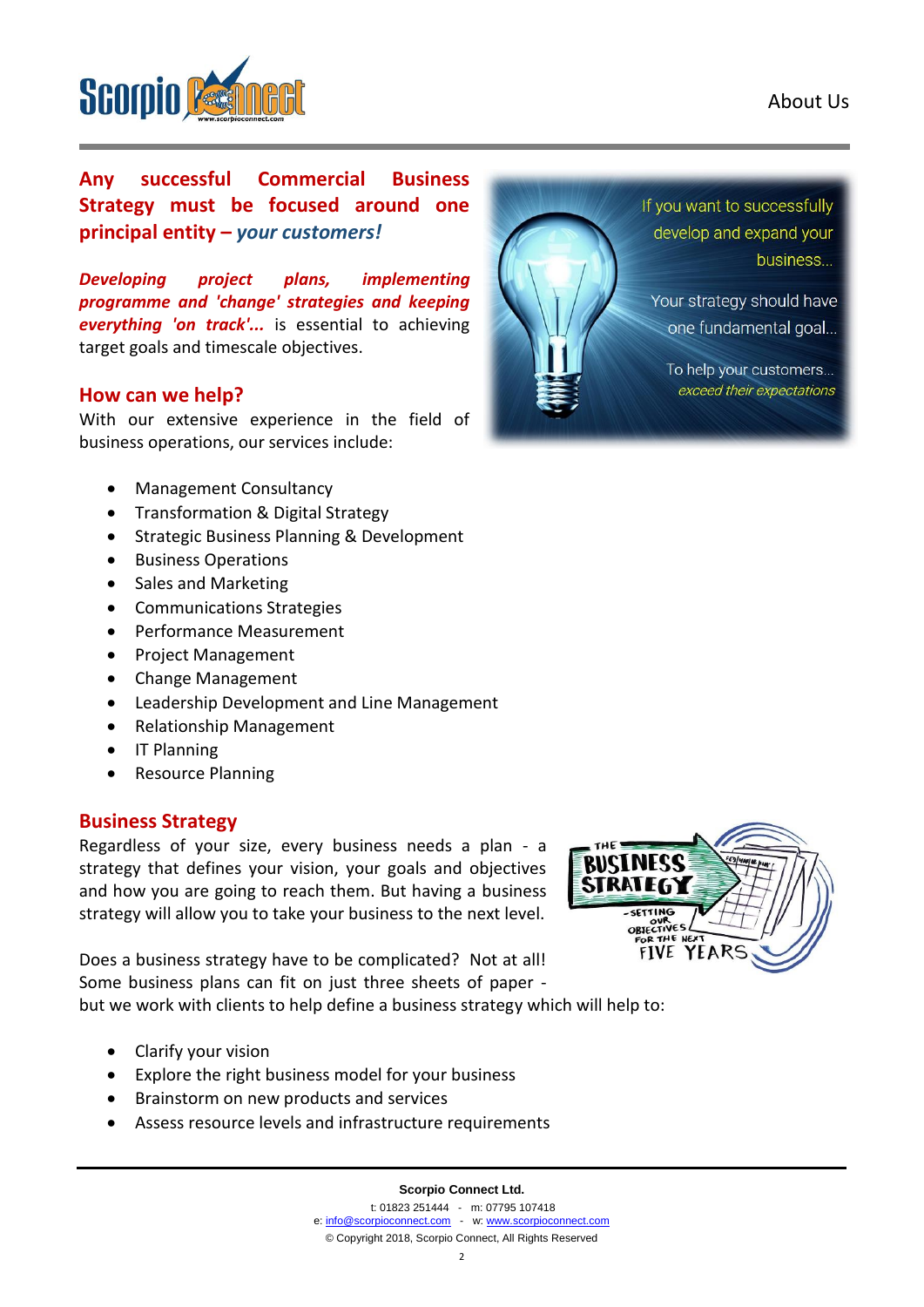

- Craft long-term and short-term goals
- Set your revenue and expense model
- Scope out the competition

## **Marketing Strategy**

We work with clients to develop an integrated and cohesive marketing plan which allows each marketing technique to support the others thereby creating a synergy of branding and growth for your business.

Such a marketing strategy will help you to:

- Determine if there is a realistic (and profitable) market for your products and services
- Define long-term and short-term marketing goals
- Define marketing campaigns
- Create marketing strategies
- Select powerful marketing techniques that will showcase your products and services
- Choose a brand and image that truly reflects your business
- Design marketing materials
- Design Internet / social media marketing strategies
- Track marketing results to determine the strongest techniques

### **Sales Strategy**

Trying to sell your product or service without having any formal strategy or plan of how you intend to go about this and consequently having an unplanned approach will certainly yield far poorer results and is more than likely to fail than if you had adopted a strategic approach to your overall marketing and sales campaigns.



It's all about following a process.

A sales strategy consists of a plan that positions your organisation's brand or product or service to gain a competitive advantage. Successful strategies will help your sales people focus on target market customers and communicate with them in the most relevant, meaningful and productive ways.

Sales people within your organisation need to know how your products or services can solve customer problems and satisfy a customer need. A successful sales strategy will convey this properly so that they spend time targeting the correct customers, in the right way and at the right time.